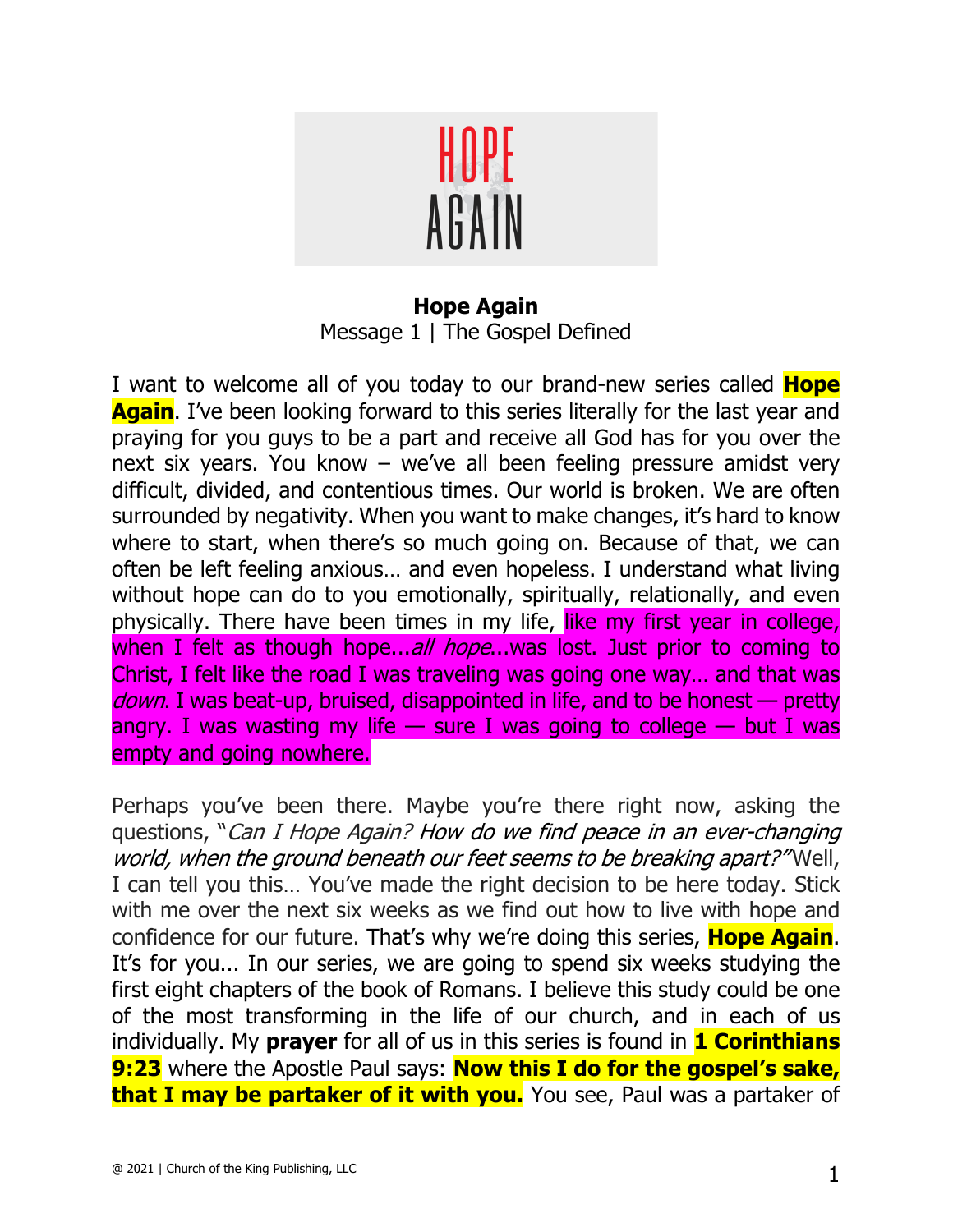the gospel, my hope and prayer is we'll all be partakers of the good news of the Gospel of Jesus Christ in a whole new way after this series.

## **Personal/Funny**:

Speaking of the gospel, or good news  $-1$  want to look at what the Gospel is **not,** before we look at it is. The Gospel is not:

Trying to do the right thing. A lot of people have the opinion the Gospel is somehow analogous to turning over a new leaf, like making New Years' resolutions – or just trying to do better in life. Some people see it as a 60 day moral improvement series or a self-help book. They might say, "If I read this, then everything is going to be ok." But, is the gospel simply us trying to do better?

Feeding the poor or helping people. Some people believe the gospel is simply helping people when they are down. They say: "If I can just help enough people who are less fortunate than I am, then I will be right with God." Is helping people the gospel, or is it the outworking of the gospel?

Telling people about God. Some people immediately associate the gospel with telling people about God, travelling to other nations, and doing evangelism. While that is even commanded by Jesus and a great thing to do, that is the *proclamation* of the gospel. Although it is necessary to talk about God, it's important we first understand the message we proclaim.

I believe there are a few reasons some people misunderstand the gospel:

1. We have **failed to communicate** what the gospel is and have **watered down** the biblical understanding of how God relates to man and how we are supposed to relate back to God.

2. We have failed to communicate what the gospel is, by placing an **overemphasis on the outworking of the gospel**. For example, when we are truly impacted by the gospel, we will end up doing better in life, making wiser decisions, etc. Also, when we are truly impacted by the gospel, we will want to reach out and help other people. But helping people and doing better in life is *not* the gospel.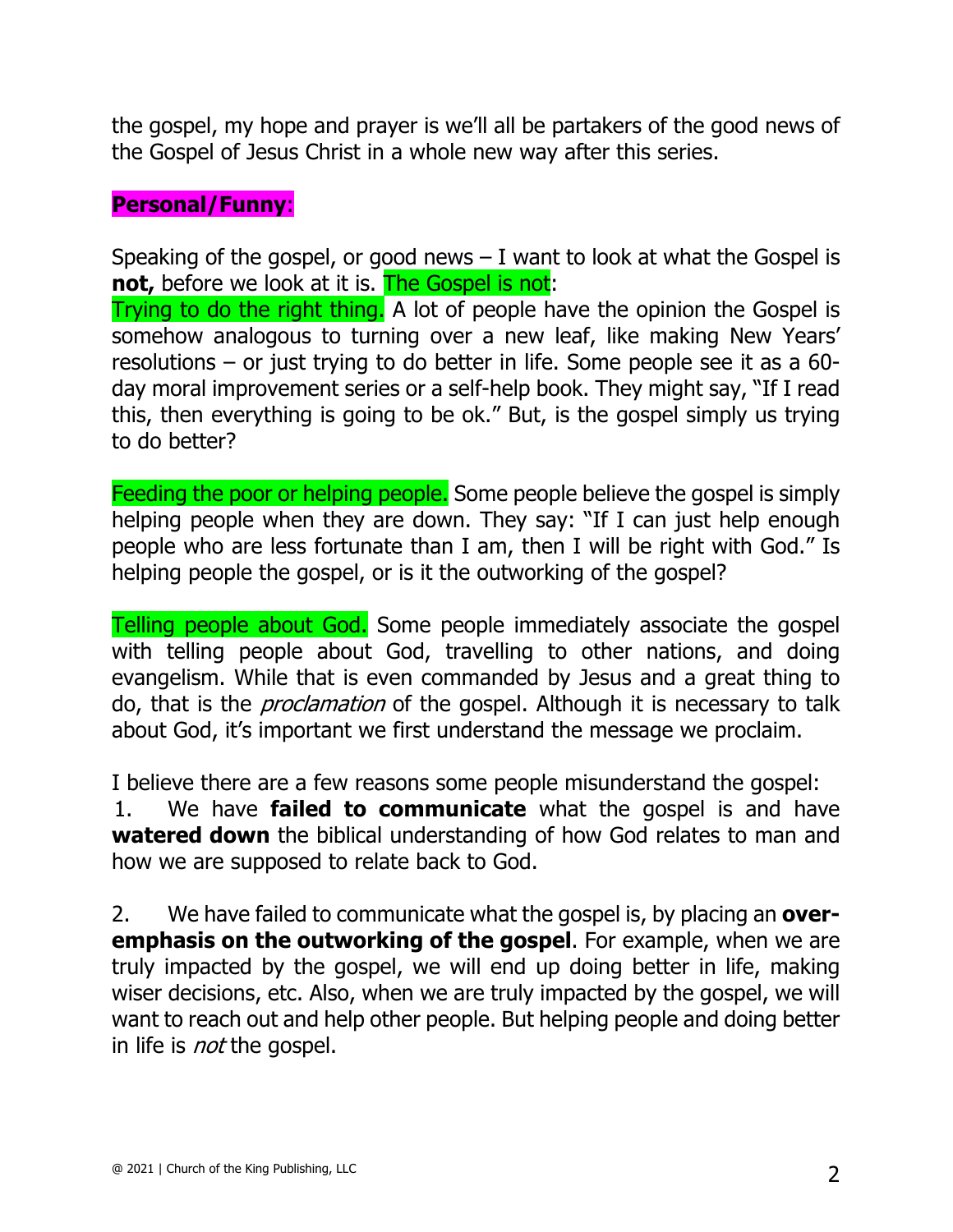So, you may ask, why are we looking at the **book of Romans?** First, Romans has the most **succinct explanation** of the gospel. It is truly one of the most theological books of the Bible, while at the same time, it is one of the most practical books regarding our relationship with God and the outworking of that in our lives. Some theologians believe Paul's writing of the book of Romans contains the greatest biblical explanation of what God has done for us in Christ and God's desired response from us. Second, I feel it's critical we understand, as Christians, what the main thing is. **The Gospel is our message**! Paul wrote the book of Romans as the handbook or blueprint of the gospel. If we start with the main thing and have a clear understanding of what it is, then we'll end up on track. If we start a little bit off track, we can end up miles off course.

**Example:** A compass reading in the woods.

In the remainder of our time today, I want us to gain an overview of the book of Romans, particularly looking at the book's author, **Paul**, and gain a fresh understanding of **The Man, The Mission,** and **The Message**.

## **1. The Man.**

**Romans 1:1-7** says: **Paul, a bondservant of Jesus Christ, called to be an apostle, separated to the gospel of God 2 which He promised before through His prophets in the Holy Scriptures, 3 concerning His Son Jesus Christ our Lord, who was born of the seed of David according to the flesh, 4 and declared to be the Son of God with power according to the Spirit of holiness, by the resurrection from the dead. 5 Through Him we have received grace and apostleship for obedience to the faith among all nations for His name, 6 among whom you also are the called of Jesus Christ; 7 To all who are in Rome, beloved of God, called to be saints: Grace to you and peace from God our Father and the Lord Jesus Christ.** We would all be challenged to gain an understanding of the book of Romans without looking first at the book's author, Paul. Some of you may know His story. Paul was a real **mix**. He was a Jew, a citizen of Rome, a trained rabbi, a Pharisee, and even a tent maker. He was also a strong leader, powerful orator, and capable writer. Paul was **passionate** and fiery. Before coming to Christ, Paul saw Christianity as a heresy to Judaism and even travelled around persecuting and killing Christians. He was present and actually oversaw the stoning of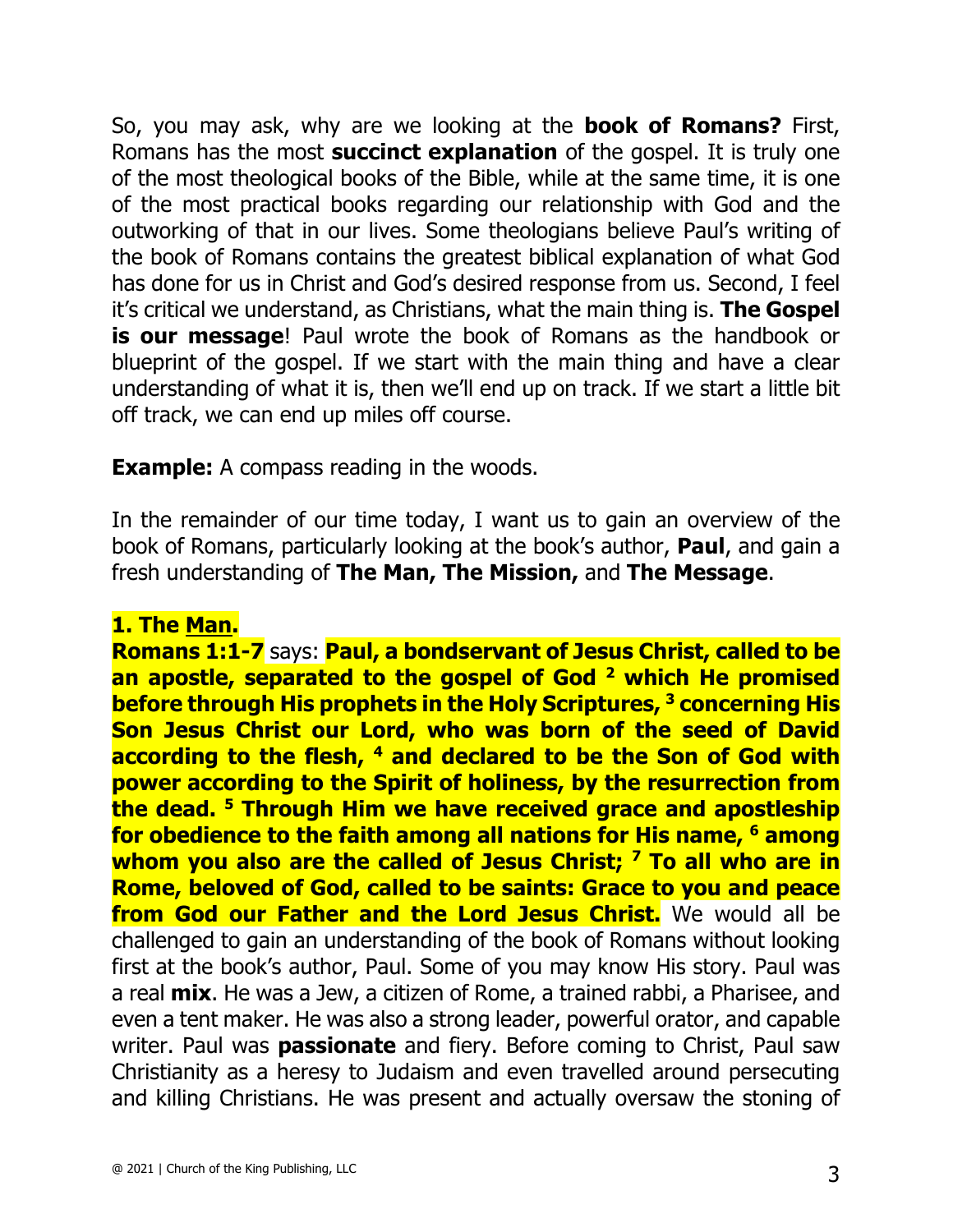Stephen in Acts chapter 7. We read in Acts 9 where Paul was transformed by Jesus Christ. From that point, God called him to be an apostle, or messenger of the gospel to the Gentile or non-Jewish world. Immediately following his conversion, Paul spent a number of years in Arabia and Damascus. It is believed that in these "silent years" that Paul grew deeply in his relationship with God. It was also during this time that he gained a grasp of the calling of God on his life – to carry the gospel message. In response to his call, Paul travels on three missionary journeys taking the gospel throughout Asia and Europe. Paul ended up writing 2/3 of the New Testament and is responsible for taking Christianity worldwide.

If you look at **Romans 1:1** you will clearly see God's call on Paul's life. It reads: **Paul, a bondservant of Jesus Christ, called to be an apostle, separated to the gospel of God.** This one verse alone shows Paul as a **servant** – who is honored to belong to Christ. The word here for servant, doulos, is the common word for a bondservant or household slave and shows the deep humility in Paul's heart demonstrated in his commitment to Christ. Speaking of humility and thinking what is required to be an effective communicator of the gospel, I am reminded of perhaps one of the humblest men of the last generation: **Billy Graham**. Billy Graham was amazing. There he was at the inauguration of President Bill Clinton, praying so simply and beautifully, "Lord, help us to carry out the challenges we've heard." Now, if you or I had been asked to pray at the inauguration, we would probably have given a "sermonette". But not Billy. In the same way, we see this heart demonstrated in the life of the apostle Paul  $-$  a humble servant who had tremendous access to the kings and leaders of his day. And yet, connected with the common man as well. Not only was Paul a humble servant, but he was an **apostle** – that simply means "One called and sent out on a mission." So, we have a better picture of Paul, now let's look at…

**2. The Mission.** In **Romans 1:8-15**, Paul outlines his plan and says: **First, I thank my God through Jesus Christ for you all, that your faith is spoken of throughout the whole world. 9 For God is my witness, whom I serve with my spirit in the gospel of His Son, that without ceasing I make mention of you always in my prayers, 10 making request if, by some means, now at last I may find a way in the will of God to come to you. 11 For I long to see you, that I may impart to you some spiritual gift, so that you may be established— <sup>12</sup> that**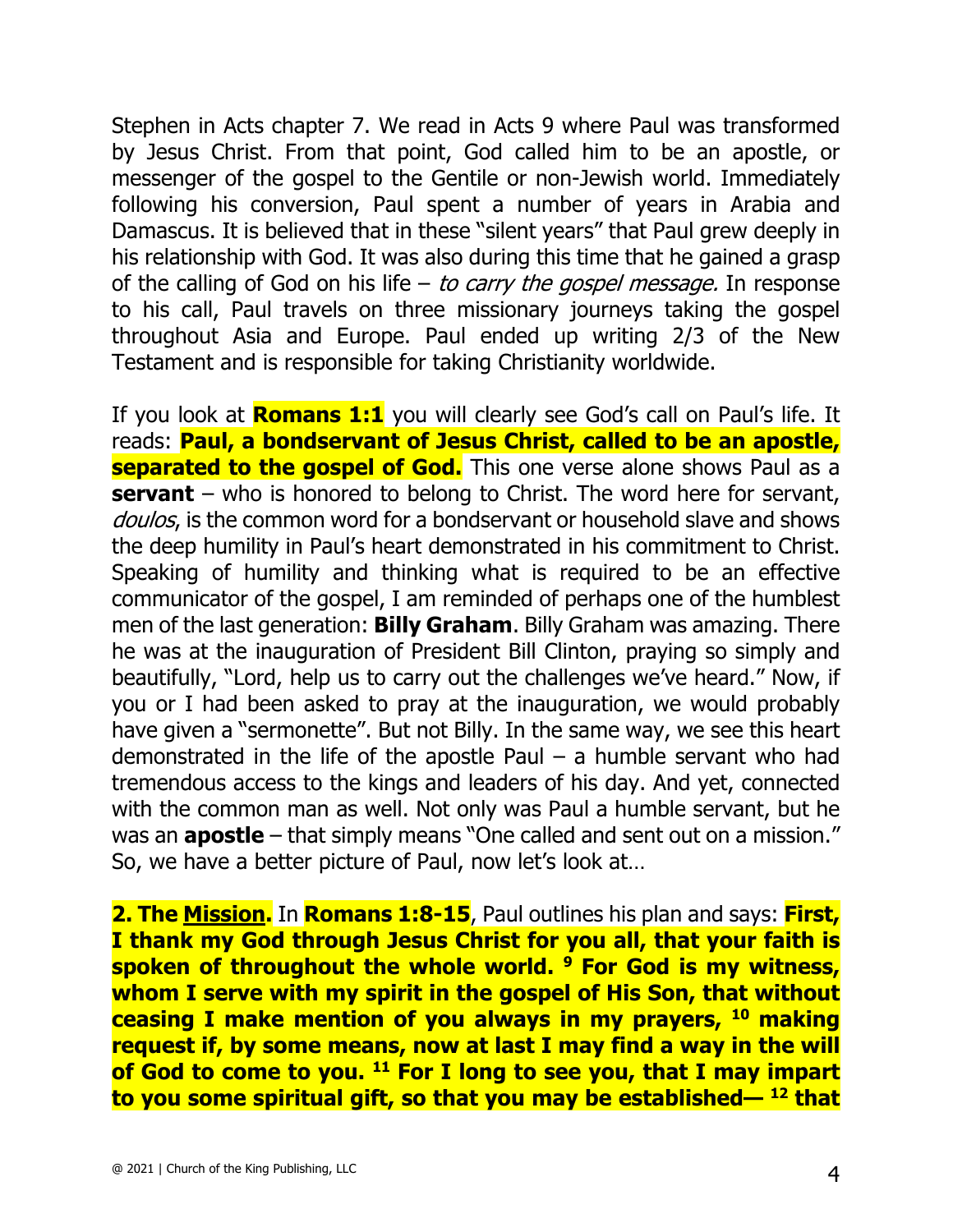**is, that I may be encouraged together with you by the mutual faith both of you and me. 13 Now I do not want you to be unaware, brethren, that I often planned to come to you (but was hindered until now), that I might have some fruit among you also, just as among the other Gentiles. 14 I am a debtor both to Greeks and to barbarians, both to wise and to unwise. 15 So, as much as is in me, I am ready to preach the gospel to you who are in Rome also.** In the ancient world Paul lived in, all roads led to Rome. Paul must have thought, "If I can only get to Rome, and share the gospel, it will spread rapidly and reach the entire world." Paul desired to go to the imperial city – not only to launch the gospel from Rome, but to bless the people there. Although his plan was brilliant, Paul was unable to get there for a number of reasons. But instead of feeling defeated by what he couldn't do, he grabbed some parchment and a pen, and did what he could do. Unable to go to Rome initially, Paul instead penned a letter to the Romans, and because he had never been to Rome, he was able to concentrate solely on life-changing, impacting, revolutionary theology. You see, in his other epistles, Paul addressed the problems and personalities unique to the cities to which he wrote – like he did in First Corinthians and Galatians. Not so with the book of Romans. In the book of Romans, Paul gives us a comprehensive teaching on the **righteousness, justice, the goodness of God, and the gospel of Jesus Christ**.

When Paul wrote Romans around A.D. 56 — again, he had not yet been to Rome — but he had been preaching the gospel since his conversion in A.D. 35. Now he was nearing the end of his third missionary journey. This letter is a mature statement of his understanding of the gospel. Paul most likely wrote Romans while he was in Corinth. His desire was to take a collection to help the needy Christians in Jerusalem. Then, He planned to go to Jerusalem with this collection, then visit the church in Rome. He wrote to tell the Romans of his impending visit. In view of his personal plans, Paul wrote to introduce himself to a church he had never visited. At the same time, he set forth a full and orderly statement of the great principles of the gospel that he preached. Paul also wrote this letter because he wanted to unite the Jews and Gentiles in Rome under the common theme of the gospel. This is so important in the day in which we live. People have tried using human strategies – but in the end it comes up short. Only the gospel truly unites.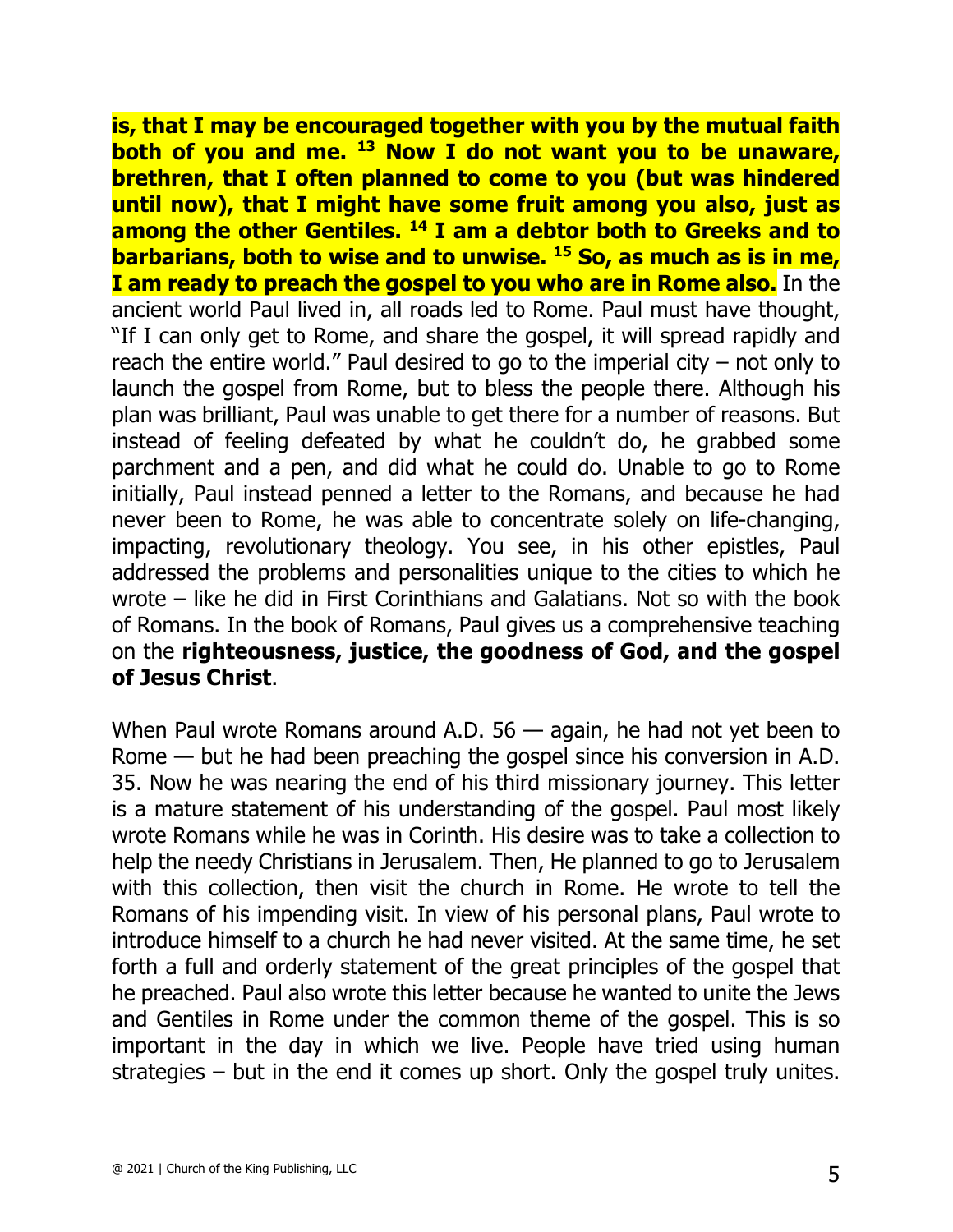That's why we are doing this right now. Our world is broken. Our nation is broken. We need the gospel!

The irony of Paul being called the "Apostle to the Gentiles" is he preached the gospel to as many Jews as Gentiles. We read in the book of Acts he would start his ministry in many towns first by preaching in the synagogues. Paul was a major "**includer**" in the message of the gospel. He believed the gospel was for all people and accessible to everyone. Paul preached a gospel of racial reconciliation – he preached to the Jews, the Gentiles, the barbarians, the rich, the poor, the educated, and the uneducated. I believe Paul modeled through his teaching and his life what churches should strive for in their preaching of the gospel – inclusive of everyone – sharing the life and light of the gospel with all people. This leads us to point three…

**3. The Message.** In verses 16 and 17 we see the essence of Paul's message in the book of Romans. **Romans 1:16-17** says: **For I am not ashamed of the gospel of Christ, for it is the power of God to salvation for everyone who believes, for the Jew first and also for the Greek. 17 For in it the righteousness of God is revealed from faith to faith; as it is written, "The just shall live by faith." What does the word Gospel mean**? The Greek word as it appears in the original language means 'Good news.' It originally did not refer to the story of Christ as a whole, but literally meant the 'good news,' and generally referred to an oral report of good tidings about the work of the gods, the announcement of the birth of a royal child, or the good outcome of a battle.

**What did Paul mean when he referred to the gospel?** In **1 Corinthians 15:3-4** Paul says: For I delivered to you first of all that **which I also received: that Christ died for our sins according to the Scriptures, 4 and that He was buried, and that He rose again the third day according to the Scriptures,** This passage has Paul's summary of the gospel, which included the death, burial, resurrection, and witness of the living Christ. And in Romans 1:16-17, Paul makes it clear that this gospel is powerful for those who believe in it—to those who believe, it is the very power of God. This is the challenge right now as Christians – it's not just getting better. It's not God just wants us to help others. We have to be clear what the Gospel truly is.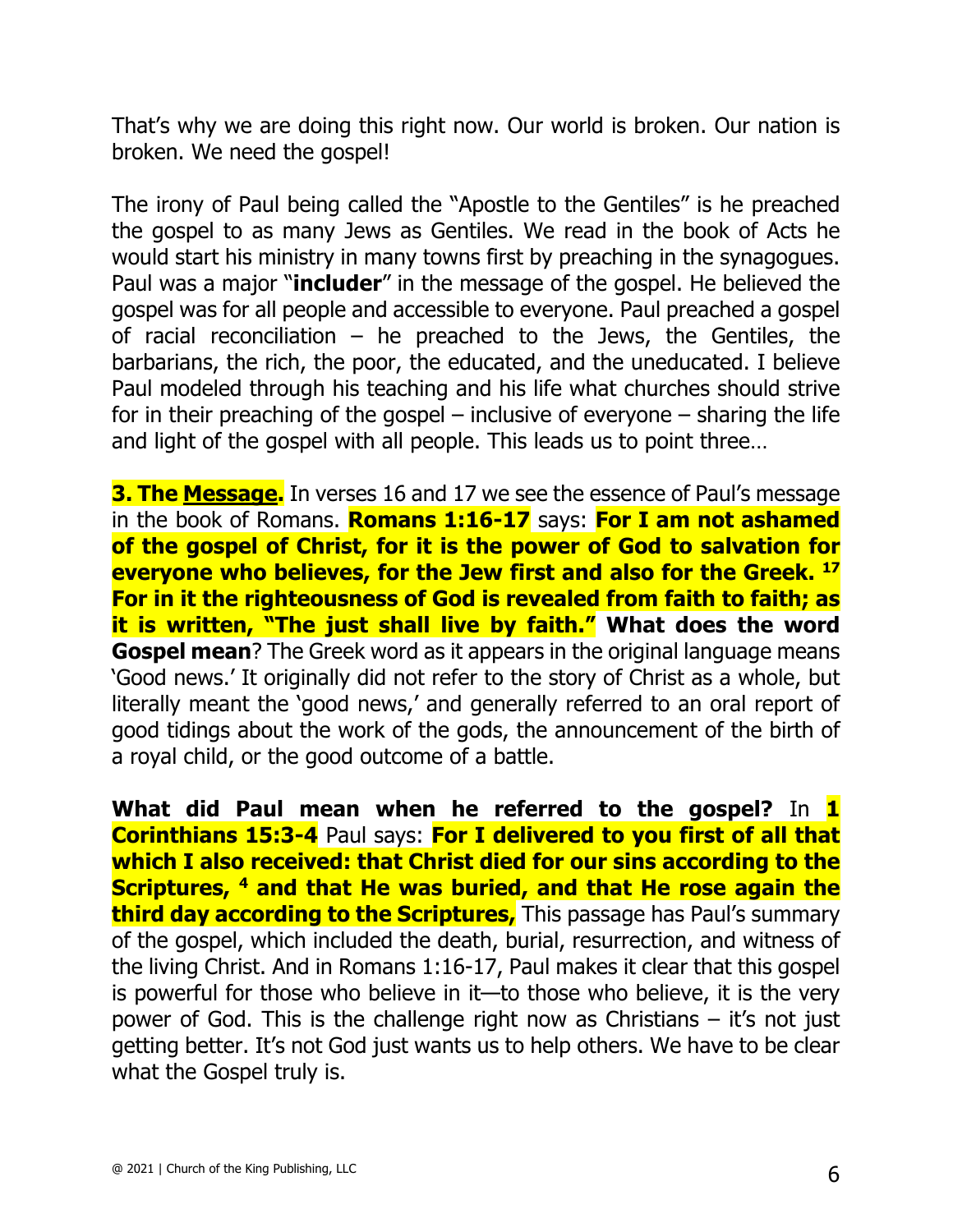By **Gospel**, Paul meant **The good news or the story of the life, death, burial, and resurrection of Jesus Christ.** D.L. Moody said, "The gospel is like a **lion**. All the preacher has to do is to open the door of the cage and get out of the way!" But the gospel is more than a message. It is the working of God's salvation in the lives of people. "The salvation Paul spoke of is more than forgiveness of sin. It includes the full scope of deliverance from the results of sin."

In Romans 1:16-17, I want us to focus in on two words as we conclude today. The first word of great importance is **power**. The second word is **believe**. The first key word in the divine vocabulary of the gospel of Christ is, it's the **Power** of God. The good news of Jesus Christ has power. The Greek word for power is *dunamis*, and it's where we get our word dynamite. And Paul has in mind the fact that the gospel of Christ carries with it the omnipotence of God  $-$  the all-powerful God is behind it, operative in making us new. I believe that all of us would like to change for the better. If you look at it, all advertising that goes on in the world is based on one presupposition that people want things different than they are. They want to look better, feel better, think better, and have better experiences. They want to change their life. Basically, people want to experience a better life. There's an appeal to that because that's a basic human drive. And deep down inside, people really want things to be different, but they're impotent to change things only God can change.

**Jeremiah 13:23** says: "Can the Ethiopian change his skin or the **leopard its spots?...**" You have just about as much chance to change your heart as a leopard does its spots! People are powerless to change their own heart. Oh, they may make a few reformations here and there and operate a little differently, but real heart change never happens without God's help. In **Matthew 22:29**, Jesus says: **…"You are mistaken, not knowing the Scriptures nor the power of God."** He said to the religious people of His time, "You don't even know the power of God, you don't know what power is." The gospel of Jesus Christ has the power to change people, to take them from sin, from Satan, from judgment, from death, and eternal separation from God. People try different things to change them. The Scripture says some men believe they can be changed by doing good works, or the deeds of the law. But the Bible says the deeds of the law cannot save. The Scripture says the flesh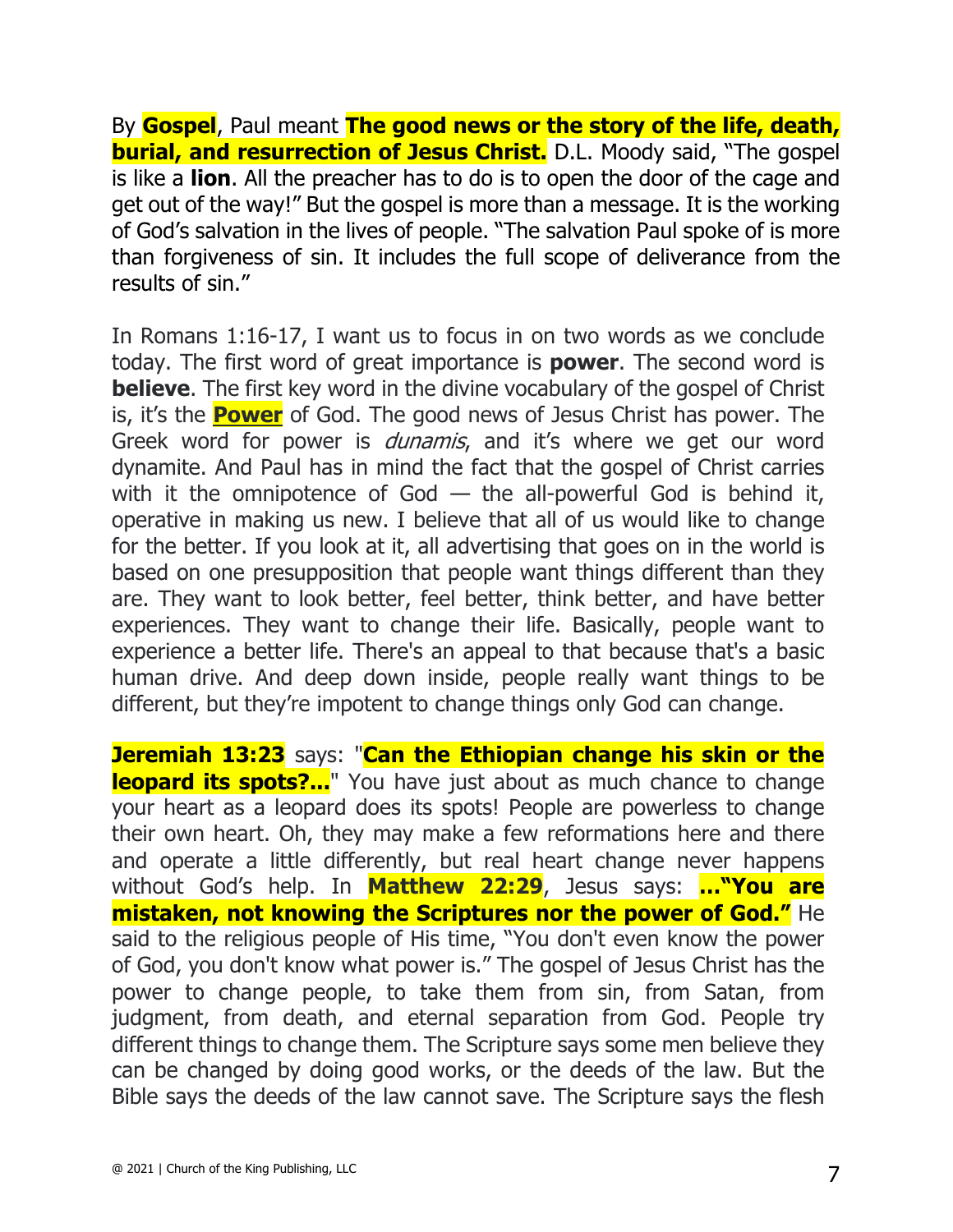cannot save. The Bible says the church cannot save. The Bible says religion cannot save. For neither is there salvation in any other name, for none other name under heaven is given among men whereby we must be saved than the name of the Lord Jesus Christ. **Only the power of God can change people.** There's no other way. The gospel is good news for our broken world. The gospel is the power of God, and it is the answer to our fallen state. The gospel has the power to fulfill us—satisfy our longings, to save us—from our shame of what we have been through and the guilt of what we have done, and the power to change us—to transform us. The gospel is the revelation of God's grace and salvation through Jesus Christ, which takes our unrighteousness and sinfulness and replaces it with God's righteousness.

All we need to do from verse 17 is **Believe**, which is our second word. Salvation power operates only through faith, that's all. Where there is faith, there is the power of God operative in salvation. You say, **What is faith?** Faith is believing. We all live by faith ... every day of our lives. **Faith is trust.** You go to a restaurant, and you eat what they feed you. How many of you know – at some restaurants you have to live by more faith?! We all live by faith. I mean, that's the only way you can survive. God has put it in the heart of a man that he understands how to live by faith. And faith in the spiritual dimension is far different than that kind of faith — but it is nonetheless the same idea, it is trusting and believing that the power of God can save, but it will save only those who believe. Biblical faith is focused faith on the person and work of Christ. Jesus is the object of our faith. Believe what? Believe in the gospel – the life, death, burial, and resurrection of Jesus Christ. That means that you believe He is who He said He was, that He died for the reason He said He died, and that He rose again from the grave. And if you believe that—you are saved. Salvation is not baptism. Salvation is not moral reform. Salvation is not going to church. It's not conforming to rules. It's not self-discipline and restraint. It's not morality. Salvation comes when we recognize our sinfulness, our need for Christ, and embrace the gospel. Then God transforms our hearts. All the rest is an outworking.

## **Decision Call**